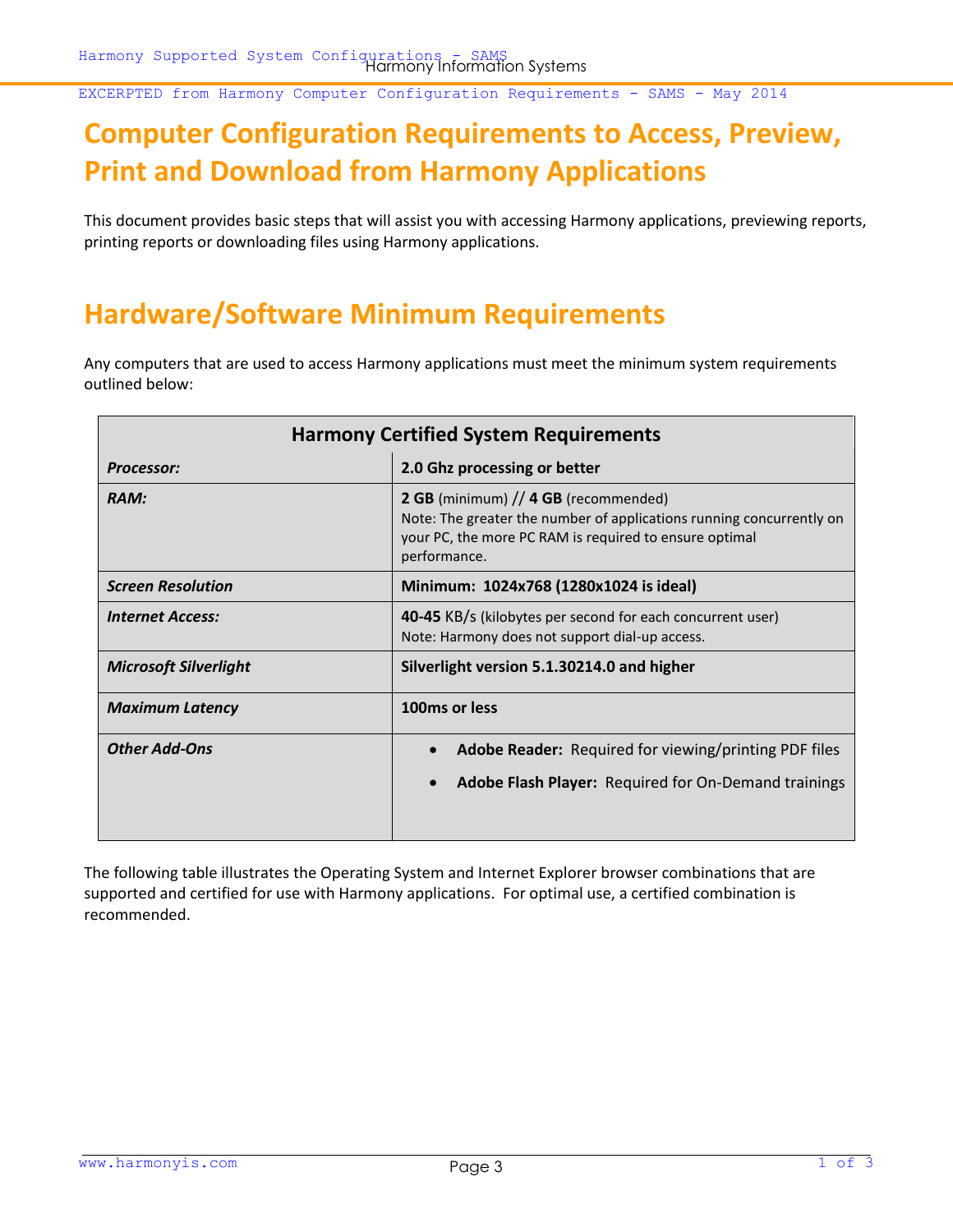EXCERPTED from Harmony Computer Configuration Requirements - SAMS - May 2014

| <b>Operating System and Browser Matrix</b> |                                  |                  |                  |
|--------------------------------------------|----------------------------------|------------------|------------------|
| Operating system*                          | <b>IE Browser Version</b>        | <b>Certified</b> | <b>Supported</b> |
| <b>Windows 7 SP1</b>                       | Internet Explorer 8 - 32 bit     | <b>Yes</b>       | <b>Yes</b>       |
|                                            | Internet Explorer 9 - 32 bit     | <b>Yes</b>       | <b>Yes</b>       |
|                                            | Internet Explorer 9 - 64 bit     | No.              | No               |
|                                            | Internet Explorer 10 - 32 bit    | <b>Yes</b>       | <b>Yes</b>       |
|                                            | Internet Explorer 10 - 64 bit    | Yes              | <b>Yes</b>       |
|                                            | Internet Explorer 11 - 32 bit    | <b>Yes</b>       | <b>Yes</b>       |
|                                            | Internet Explorer 11 - 64 bit    | Yes              | <b>Yes</b>       |
|                                            |                                  |                  |                  |
| <b>Windows 8</b>                           | Internet Explorer 10 - 32 bit**  | <b>Yes</b>       | <b>Yes</b>       |
|                                            | Internet Explorer 10 - 64 bit ** | <b>Yes</b>       | <b>Yes</b>       |
|                                            | Internet Explorer 11 - 32 bit ** | Yes              | <b>Yes</b>       |
|                                            | Internet Explorer 11 - 64 bit ** | <b>Yes</b>       | <b>Yes</b>       |

- Supported: Harmony will make best efforts to ensure that combination works. However, for issues reported with the OS and Browser combinations that are not Certified the resolution may be to use a Certified combination.
- Certified: Harmony will address identified issues with this platform combination if the problem is related to a Harmony application. If the issue is related to a documented browser or operating system issue, Harmony may not be able to resolve the problem until a third party fix is issued.

*\*Operating System: It is recommended that users are up to date with the latest service packs and Harmony will always test on the latest platforms. If an issue is identified with a particular service pack or update, we will notify the user community upon identification of the issue.* 

*\*\* Harmony only supports Internet Explorer 10 and 11 on Windows 8 in "Desktop Mode". "Metro Mode" is not supported.*

*Note: Browser versions not listed with an operating system above are not supported by Microsoft.* 

*Silverlight Installation Link:<http://www.microsoft.com/getsilverlight/Get-Started/Install/Default.aspx>*

Please follow the steps below to confirm your Internet Browser version, Operating System version, RAM, and Processor speed:

## **Verify Internet Browser Version**

1. Click this link or copy and paste it into your Internet Explorer Browser: <http://www.whatismybrowser.com/>

Note your version under the section called "YOUR BROWSER IS". Internet Explorer version 9 is displayed in the example below: